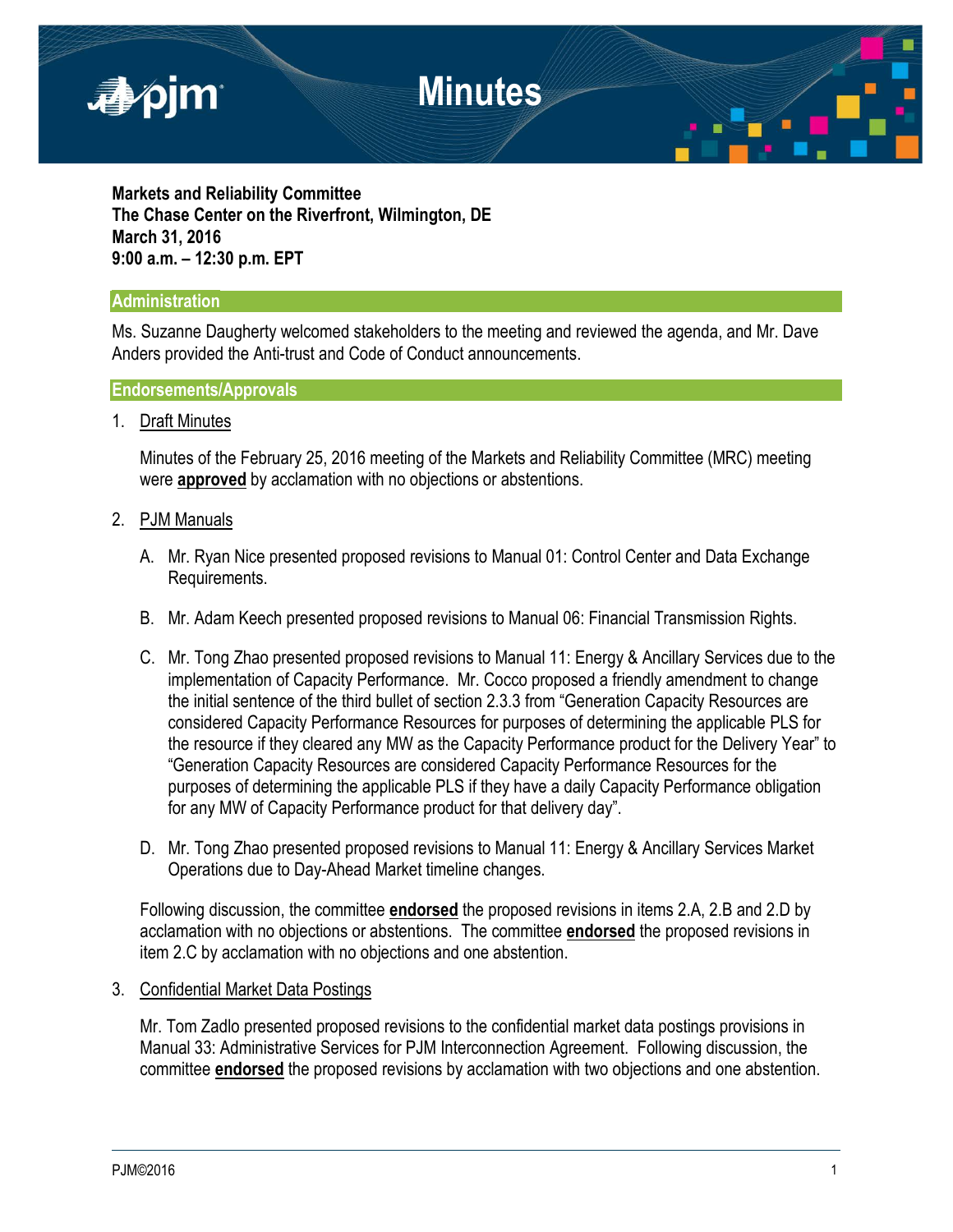

#### 4. Operating Parameter Definitions

Mr. Jeff Schmitt presented main motion comprising proposed revisions to Operating Parameter definitions in Manuals 11: Energy & Ancillary Services Market Operations, 15: Cost Development Guidelines and 28: Operating Agreement Accounting. Mr. Bob O'Connell discussed the published alternate motion which modifies the main motion to amend the definition of Cold/Warm/Hot Start-up time for combined cycle units. Following discussion, the committee **endorsed** the main motion by acclamation with no objections or abstentions.

#### 5. Performance Assessment Hour Ramp Rate

Ms. Rebecca Stadelmeyer presented proposed revisions to the Tariff and Manual 18: PJM Capacity Market related the Performance Assessment Hour Ramp Rate interim solution. She noted a technical correction to Manual 18 section 8.4A to change "generation resources" to "capacity resources"; there were no objections to this correction. Following discussion, the committee **endorsed** the proposed revisions in a sector-weighted vote with 3.85 in favor.

#### 6. Regional Transmission and Energy Scheduling Practices

Mr. Chris Pacella presented proposed revisions to Regional Transmission and Energy Scheduling Practices being made as a result of PJM's day-ahead energy market timeline adjustment. Following discussion, the committee **endorsed** the proposed revisions by acclamation with no objections or abstentions.

#### 7. Governing Documents Enhancement & Clarification Subcommittee (GDECS)

- A. Ms. Janell Fabiano presented additional proposed Tariff, Operating Agreement and Reliability Assurance Agreement revisions related to updated definitions and Markets Governing Documents Clean-up developed by the GDECS. Following discussion, the committee **endorsed** the proposed revisions by acclamation with no objections or abstentions.
- B. Ms. Jennifer Tribulski discussed clarifications to previously endorsed GDECS revisions, noting minor updates to the previously endorsed revisions.
- C. Mr. Steve Shparber presented proposed revisions to the Tariff, OA and RAA regarding nonsubstantive reorganization/relocation of definitions within the documents. The committee will be asked to endorse the proposed revisions at its next meeting.

**First Readings (10:55-11:45)**

#### Capacity Resources External to PJM's Footprint

Mr. Keech discussed a new problem statement and issue charged related to capacity resources external to PJM's footprint. The problem statement and issue charge will be reviewed with the April 25, 2016 Members Committee Webinar and the MRC will be asked to approve the documents at their first read at its April 28, 2016 meeting.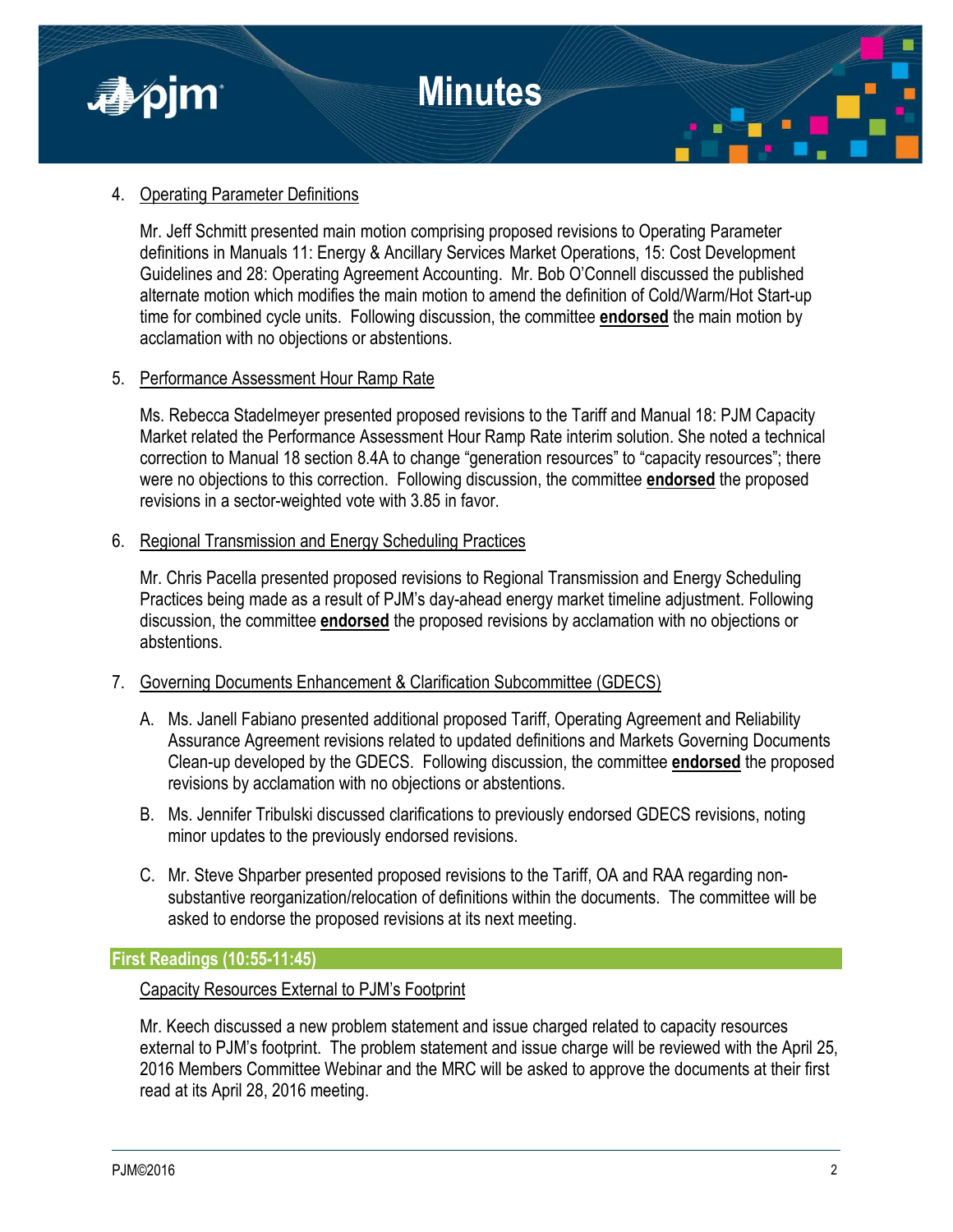

#### 8. Short Circuit Breaker Replacement Upgrades in RTEP

Mr. Mark Sims discussed RTEP process enhancements related to short circuit breaker replacement and terminal equipment upgrades. Mr. Sims also discussed potential PJM Operating Agreement revisions that would implement the proposed change. The committee may be asked to endorse the proposed revisions at a future meeting.

#### 9. Demand Response Emergency Energy Settlement Measurement and Verification

Mr. Pete Langbein presented proposed revisions to the Demand Response Emergency Energy Settlement Measurement and Verification process. The proposal will change the emergency energy default CBL from the "hour before" methodology to the current default economic CBL (3 day type with symmetric additive adjustment). The committee will be asked to endorse the proposed revisions at its next meeting.

#### 10. PJM Manuals

- A. Mr. John Reynolds presented proposed revisions to PJM Manual 19: Load Forecasting and Analysis related to End-Use/Weather Variables. The Committee will be asked to endorse these proposed revisions at its next meeting.
- B. Mr. Sree Yeddanapudi presented proposed revisions to Manual 12: Balancing Operations to incorporate PJM Business Rules for Dynamic Transfers. The Committee will be asked to endorse these proposed revisions at its next meeting.

#### **Informational Items**

#### 11. Merchant Network Upgrades

Mr. Dave Egan discussed Tariff clean-up regarding Merchant Network Upgrades.

#### 12. Offer Cap Notice of Proposed Rulemaking (NOPR)

Mr. Adam Keech provided an update on PJM's planned response to the FERC NOPR: Offer Caps in the Markets Operated by Regional Transmission Organizations and Independent System Operators.

#### 13. PPL Electric Utilities Special Protection Scheme (SPS) Retirement

Mr. Paul Santarelli, PPL Electric Utilities, discussed the retirement of the Susquehanna Unit 1 stability trip SPS in the PPL transmission zone.

14. Carolina "22" Special Protection Scheme (SPS) Retirement

Mr. Lagy Matthew discussed the retirement of the Carolina "22" SPS retirement effective February 2016.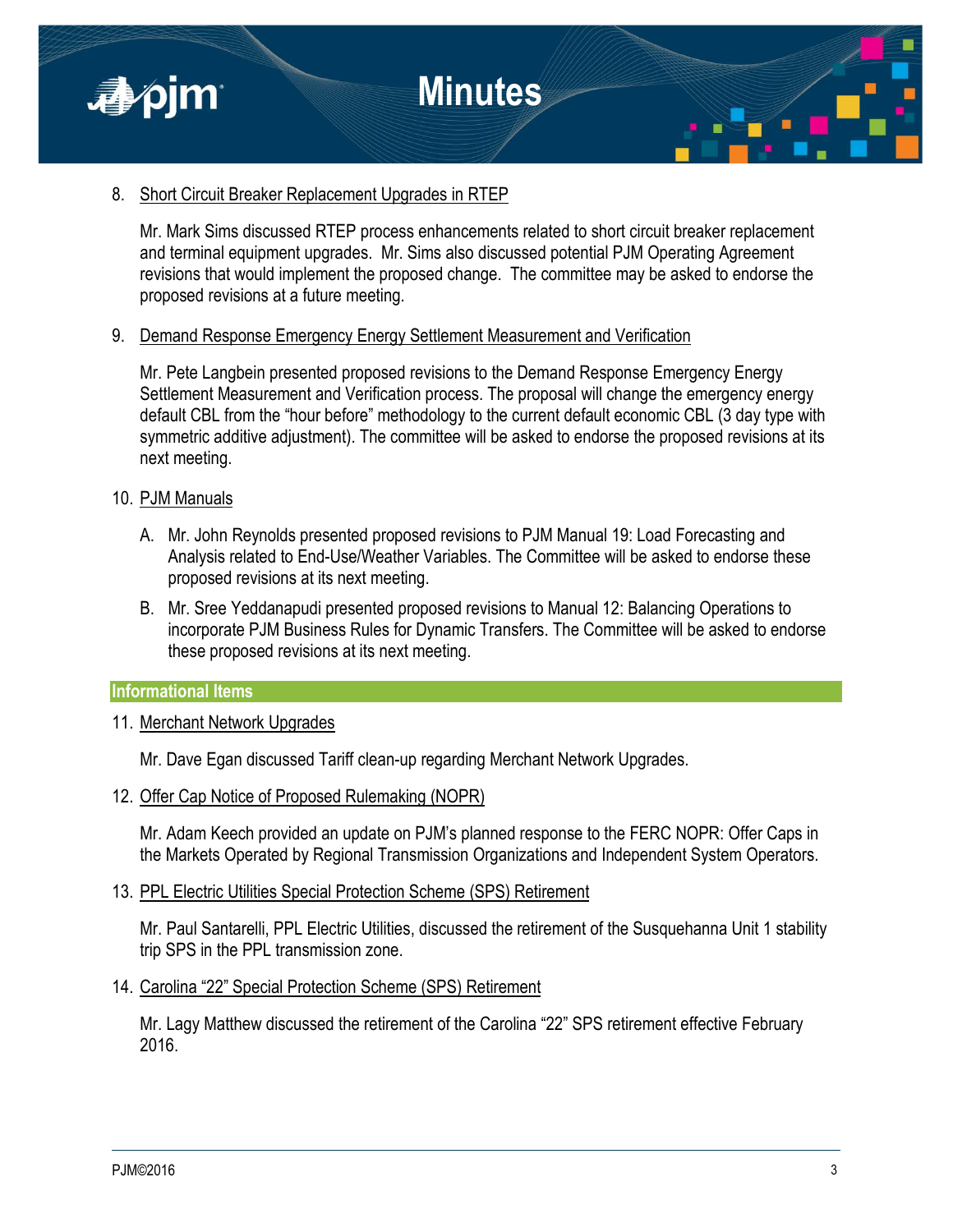

#### **Future Agenda Items**

No new future agenda items were identified.

#### **Future Meeting Dates**

| April 28, 2016     | 9:00 a.m.   | Wilmington, DE |
|--------------------|-------------|----------------|
| May 26, 2016       | 9:00 a.m.   | Wilmington, DE |
| June 30, 2016      | 9:00 a.m.   | Wilmington, DE |
| July 28, 2016      | 9:00 a.m.   | Wilmington, DE |
| August 25, 2016    | $9:00$ a.m. | Wilmington, DE |
| September 29, 2016 | 9:00a.m.    | Wilmington, DE |
| October 27, 2016   | 9:00 a.m.   | Wilmington, DE |
| November 17, 2016  | 9:00 a.m.   | Wilmington, DE |
| December 22, 2016  | 9:00 a.m.   | Wilmington, DE |
|                    |             |                |

Author: D. A. Anders

#### **In Attendance (Chair/Secretary):**

| Daugherty, Suzanne | PJM Interconnection, LLC | Not Applicable |
|--------------------|--------------------------|----------------|
| Anders, Dave       | PJM Interconnection, LLC | Not Applicable |

**In Attendance (Voting Participants):**

| Barker, Jason     | Exelon Business Services Company, LLC               | <b>Transmission Owner</b>   |
|-------------------|-----------------------------------------------------|-----------------------------|
| Benchek, Jim      | FirstEnergy Solutions Corp.                         | <b>Transmission Owner</b>   |
| Borgatti, Michael | Rep'g Jersey Green Energy LLC                       | <b>Other Supplier</b>       |
| Borgatti, Michael | Rep'g Covanta Energy Group, LLC                     | <b>Generation Owner</b>     |
| Borgatti, Michael | Rep'g Elgin Energy Center, LLC                      | <b>Generation Owner</b>     |
| Borgatti, Michael | Rep'g Longview Power, LLC                           | <b>Generation Owner</b>     |
| Borgatti, Michael | Rep'g NextEra Energy Power Marketing, LLC           | <b>Generation Owner</b>     |
| Borgatti, Michael | Rep'g Northampton Generating Company L.P.           | <b>Generation Owner</b>     |
| Borgatti, Michael | Rep'g York County Solid Waste and Refuse Authority  | <b>Generation Owner</b>     |
| Brodbeck, John    | EDP Renewables North America, LLC                   | <b>Other Supplier</b>       |
| Bruce, Susan      | Rep'g Linde, LLC                                    | <b>End User Customer</b>    |
| Bruce, Susan      | Rep'g Letterkenny Industrial Development Authority  | <b>Electric Distributor</b> |
| Bruce, Susan      | Rep'g Praxair, Inc.                                 | <b>End User Customer</b>    |
| Bruce, Susan      | Rep'g Lehigh Portland Cement Company                | <b>End User Customer</b>    |
| Bruce, Susan      | Rep'g Air Liquide Industrials U.S., L.P.            | <b>End User Customer</b>    |
| Bruce, Susan      | Rep'g Air Products & Chemicals, Inc.                | <b>End User Customer</b>    |
| Bruce, Susan      | Rep'g Gerdau Ameristeel Energy, Inc.                | <b>Other Supplier</b>       |
| Bruce, Susan      | Rep'g Procter & Gamble Paper Products Company (The) | <b>End User Customer</b>    |
| Bruce, Susan      | Rep'g MeadWestvaco Corporation                      | <b>End User Customer</b>    |
| Bruce, Susan      | Rep'g Trustees of the University of Pennsylvania    | <b>End User Customer</b>    |
|                   |                                                     |                             |

PJM©2016 4 and the control of the control of the control of the control of the control of the control of the control of the control of the control of the control of the control of the control of the control of the control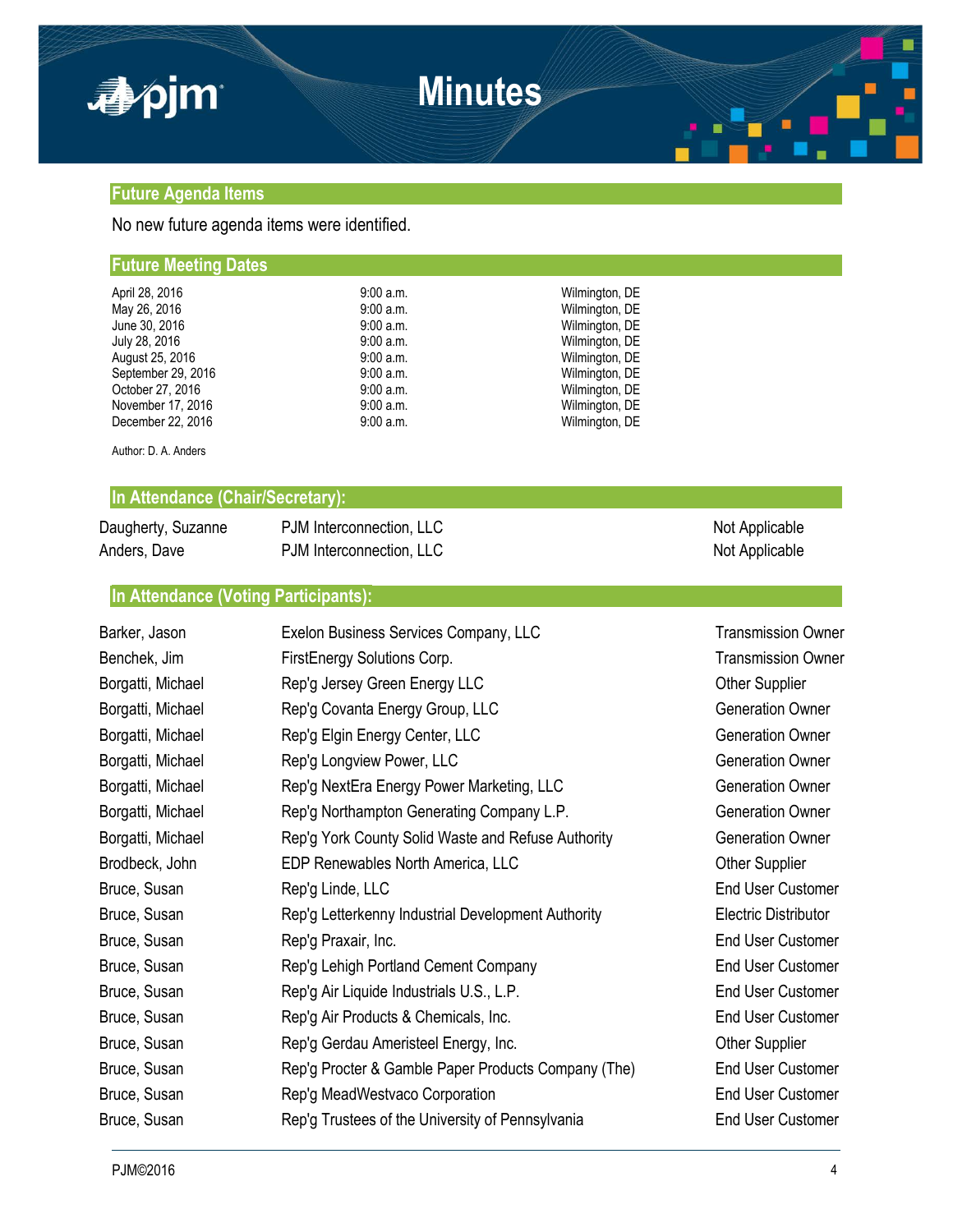

Bruce, Susan **Rep'g Industrial Energy Users-Ohio Channel Contract Contract Property** Current Cupplier Bruce, Susan Rep'g Wellsboro Electric Company Electric Distributor Bruce, Susan **Rep'g Kimberly-Clark Corporation** Generation Generation Owner Campbell, Bruce **Rep'g EnergyConnect, Inc.** Campbell, Bruce **Champbell**, Bruce **Rep's** EnergyConnect, Inc. Campbell, Bruce **Rep'g Mid-Atlantic Power Partners Campbell, Bruce** Other Supplier Canter, David **Appalachian Power Company (AEP Generation)** Transmission Owner Chew, Robin Cambria Cogen Company Company Chew, Robin Generation Owner Cox, Jason **Dynegy Marketing & Trade, LLC** Generation Owner Dugan, Chuck **East Kentucky Power Cooperative, Inc.** Transmission Owner Ellison, Alan Grays Ferry Cogeneration Partnership Generation Generation Owner Esposito, Patricia TransCanada Power Marketing Ltd. Channel Cher Supplier Fitch, Neal **NRG Power Marketing, LLC Community** Contract and Generation Owner Foladare, Kenneth **IMG Midstream LLC** Generation Owner Fondacci, Luis North Carolina Electric Membership Corporation Electric Distributor Fuess, Jay **Rep'g Kuehne Chemical Company, Inc.** Champson Cher Supplier Fuess, Jay **Rep'g Church Hill Solar Farm, LLC** Generation Owner Fuess, Jay **Rep'g Icetec.com, Inc.** Channels Computer Supplier Fuess, Jay **Rep'g PBF Power Marketing, LLC** Generation Owner Fuess, Jay **Rep'g Diamond State Generation Partners**, LLC Generation Owner Fuess, Jay **Rep'g Energy Consulting Services LLC** Cher Supplier Garnett, Bryan **Duke Energy Business Services LLC** Transmission Owner Greiner, Gary **Public Service Electric & Gas Company Transmission Owner** Griffiths, Dan **Rep'g West Virginia Consumer Advocate Division** End User Customer Griffiths, Dan **Rep'g Maryland Office of People's Counsel** End User Customer Griffiths, Dan **Rep'g Illinois Citizens Utility Board** End User Customer Griffiths, Dan **Rep'g Ohio Consumers' Counsel** Counsel End User Customer Griffiths, Dan Rep'g Indiana Office of Utility Consumer Counselor (IN OUCC) End User Customer Griffiths, Dan Rep'g Office of the Attorney General, Kentucky End User Customer Griffiths, Dan **Rep'g Pennsylvania Office of Consumer Advocate** End User Customer Griffiths, Dan **Rep'g New Jersey Division of Rate Counsel** End User Customer Griffiths, Dan **Rep'g Delaware Division of the Public Advocate** End User Customer Guerry, Katie **EnerNOC, Inc.** EnerGOC, Inc. **Example 20** EnerGOC, Inc. Hastings, David **Rep'g SESCO Enterprises, LLC Contempt Contemption** Other Supplier Hastings, David **Rep's Solios Power Mid-Atlantic Trading LLC Changes** Other Supplier Hastings, David **Rep'g Northstar Trading Ltd.** Character Communist Character Communist Character Communist Character Hastings, David **Rep'g Town Square Energy East, LLC Constant Constant Constant Constant Constant Constant Constant Constant Constant Constant Constant Constant Constant Constant Constant Constant Constant Constant Consta** Hastings, David **Rep's Saracen Energy East LP Chastings**, David Cher Supplier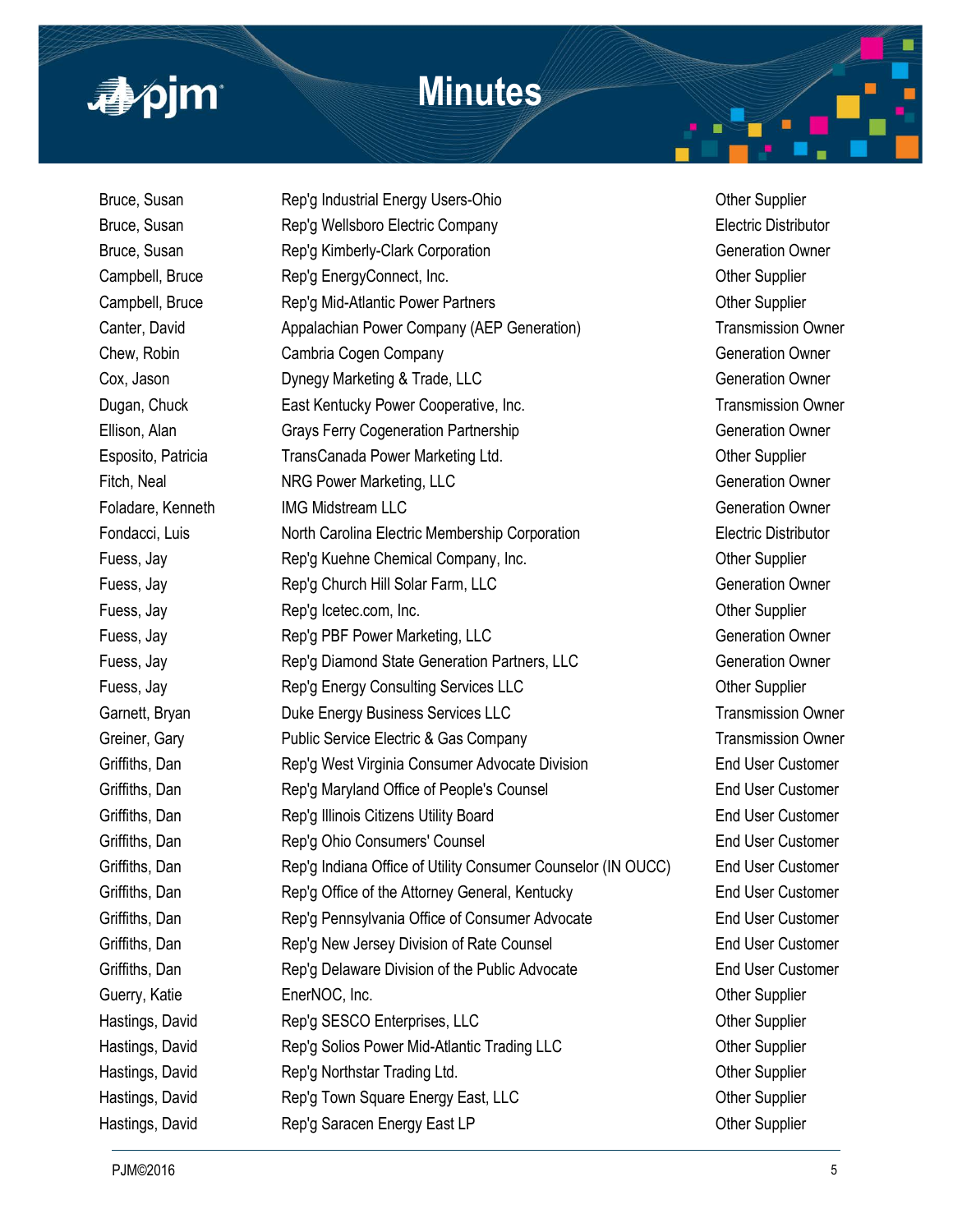

| Rep'g Twin Cities Power, LLC                         |
|------------------------------------------------------|
| Rep'g Mercuria Energy America, Inc.                  |
| Rainbow Energy Marketing Corporation                 |
| West Deptford Energy, LLC                            |
| Dayton Power & Light Company (The)                   |
| Talen Energy Marketing, LLC                          |
| <b>Essential Power Rock Springs, LLC</b>             |
| Rep'g Old Dominion Electric Cooperative              |
| Rep'g Blue Ridge Power Agency, Inc.                  |
| Rep'g Central Virginia Electric Cooperative          |
| Rep'g Borough of Chambersburg (DTEET)                |
| Rep'g Delaware Municipal Electric Corporation, Inc.  |
| Rep'g City of Dover, Delaware                        |
| Rep'g Easton Utilities Commission                    |
| Rep'g North Carolina Electric Membership Corporation |
| Rep'g Indiana Municipal Power Agency                 |
| Rep'g American Municipal Power, Inc.                 |
| Rep'g Northern Virginia Electric Cooperative (NOVEC) |
| Rep'g Illinois Municipal Electric Agency             |
| Rep'g Hagerstown Light Department                    |
| Rep'g Borough of Mont Alto, Pennsylvania             |
| Rep'g Thurmont Municipal Light Company               |
| Rep'g Town of Williamsport (The)                     |
| Rep'g Energy Cooperative Association of PA           |
| Rep'g Madison Gas & Electric Co.                     |
| Rep'g North Carolina Municipal Power Agency # 1      |
| Rep'g WPPI Energy                                    |
| Rep'g Buckeye Power, Inc.                            |
| Rep'g Allegheny Electric Cooperative, Inc.           |
| Rep'g Galt Power, Inc.                               |
| <b>Brookfield Energy Marketing LP</b>                |
| New York Power Authority                             |
| Old Dominion Electric Cooperative                    |
| Allegheny Electric Cooperative, Inc.                 |
| Atlantic Grid Operations A, LLC                      |
| Noble Americas Gas & Power Corp.                     |
| Virginia Electric & Power Company                    |
|                                                      |

Other Supplier Other Supplier Other Supplier Generation Owner **Transmission Owner** Generation Owner **Transmission Owner Electric Distributor** Electric Distributor **Electric Distributor** Electric Distributor Electric Distributor Electric Distributor Electric Distributor Electric Distributor Generation Owner Electric Distributor Electric Distributor Electric Distributor Electric Distributor **Electric Distributor** Electric Distributor Electric Distributor Other Supplier Other Supplier Other Supplier **Other Supplier** Electric Distributor **Electric Distributor** Other Supplier Other Supplier **Other Supplier Electric Distributor** Electric Distributor Other Supplier Other Supplier

**Transmission Owner**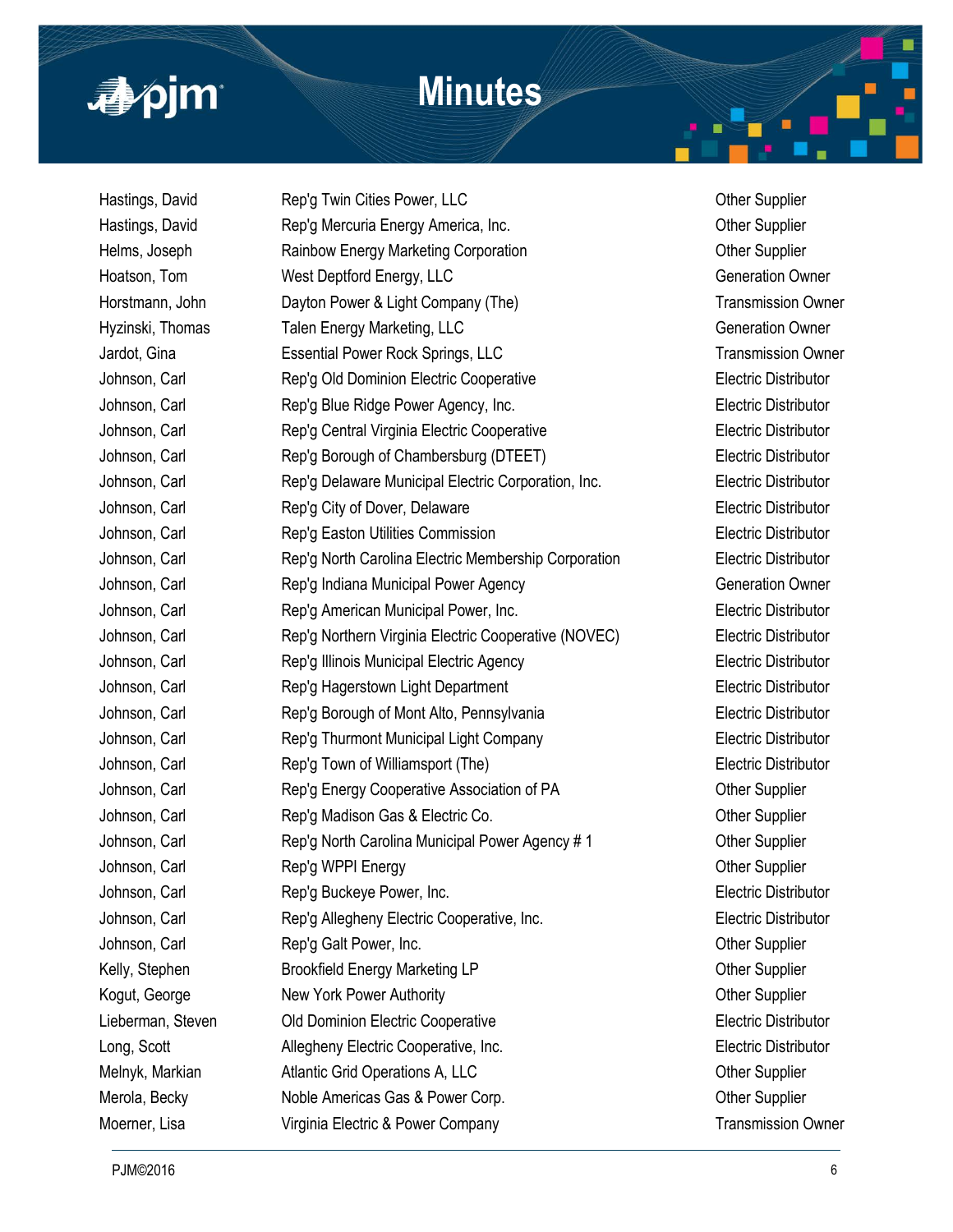

| Pakela, Greg             | DTE Energy Trading, Inc.                                    |
|--------------------------|-------------------------------------------------------------|
| Peoples, John            | Duquesne Light Company                                      |
| Prokop, Brenda           | <b>ITC Mid-Atlantic Development LLC</b>                     |
| Richardson, Frank (Chip) | PPL Electric Utilities Corp. dba PPL Utilities (LSE)        |
| Rutigliano, Tom          | Rep'g Achieving Equilibrium LLC                             |
| Rutigliano, Tom          | Rep'g Enerwise Global Technologies, Inc.                    |
| Rutigliano, Tom          | Rep'g EMC Development Company, Inc.                         |
| Rutigliano, Tom          | Rep'g Demansys Energy, LLC                                  |
| Rutigliano, Tom          | Rep'g Earth NetWorks, Inc.                                  |
| Scarpignato, David       | Rep'g Calpine Energy Services, L.P.                         |
| Sitaraman, Nicole        | Office of the People's Counsel for the District of Columbia |
| Trayers, Barry           | Citigroup Energy, Inc.                                      |
| Wadsworth, Joe           | Vitol Inc.                                                  |
| Whitehead, Jeffrey       | Direct Energy Business, LLC                                 |
| Williams, Michael        | Black Oak Energy, LLC                                       |
| Yu, Joel                 | <b>Rockland Electric Company</b>                            |
|                          |                                                             |

#### **In Attendance (Non-Voting Participants):**

| Ainspan, Malcolm | NRG Curtailment Solutions, Inc.           | <b>Other Supplier</b>     |
|------------------|-------------------------------------------|---------------------------|
| Bloom, David     | <b>Baltimore Gas and Electric Company</b> | <b>Transmission Owner</b> |
| Bolan, Martin    | <b>FirstEnergy Solutions Corporation</b>  | <b>Transmission Owner</b> |
| Carmean, Gregory | <b>OPSI</b>                               | Not Applicable            |
| Carro, Dan       | Dominion Virginia Power                   | Not Applicable            |
| Chen, Jennifer   | NRDC/FERC Project                         | Not Applicable            |
| Collins, Leonard | Delaware Public Advocates Office          | Not Applicable            |
| Crystle, Gil     | <b>UGI Development Company</b>            | <b>Transmission Owner</b> |
| Currier, Jeffrey | Virginia Electric & Power Company         | <b>Transmission Owner</b> |
| Czigler, Frank   | <b>PSEG</b>                               | <b>Transmission Owner</b> |
| Davis, Connie    | <b>Cleveland Public Power</b>             | Electric Distributor      |
| Denavas, Joe     | Pepco Holdings Incorporated               | Not Applicable            |
| DePillo, Raymond | <b>PSEG</b>                               | <b>Transmission Owner</b> |
| Dessender, Harry | Customized Energy Solutions, Ltd.*        | Not Applicable            |
| Dinicola, Laura  | <b>FirstEnergy Solutions Corporation</b>  | <b>Transmission Owner</b> |
| Erbrick, Michael | <b>MICS</b>                               | Not Applicable            |
| Farber, John     | Delaware Public Service Commission        | Not Applicable            |
| Feierabend, Rick | Dominion Virginia Power                   | Not Applicable            |
| Fiano, Anna      | KeyTex Energy, LLC                        | <b>Other Supplier</b>     |
|                  |                                           |                           |

**Other Supplier Transmission Owner Other Supplier Transmission Owner Other Supplier Other Supplier Other Supplier Other Supplier Other Supplier Generation Owner End User Customer Other Supplier Other Supplier** Other Supplier Other Supplier

**Transmission Owner**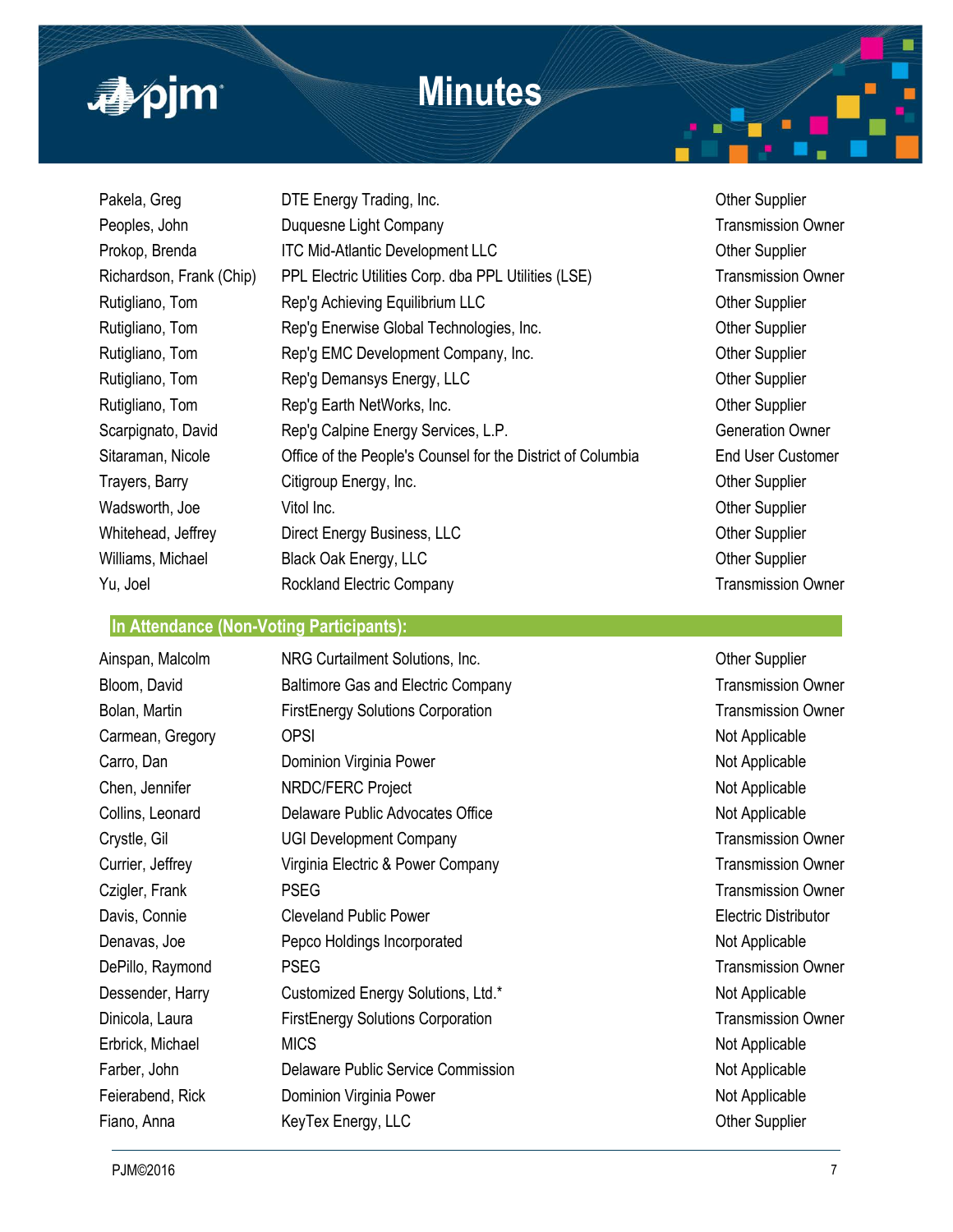# apjm

# **Minutes**

Filomena, Guy Customized Energy Solutions Customized Energy Solutions Not Applicable Fisher, Amy **Homer City Generation, L.P.** Generation Comparent Generation Owner Frost, Jodi **Moxie Freedom LLC Contained Accord Contained Accord Contained Accord Contained Accord Contained Accord Contained Accord Contained Accord Contained Accord Contained Accord Contained Accord Contained Accord Co** Gebolys, Debbie **Public Utilities Commission of Ohio** Not Applicable Not Applicable Gorman, Kevin **Highlands Energy Group LLC (The)** Corman, Kevin Cupplier Greening, Michele Talen Energy Marketing, LLC Greening, Theorem Connection Owner Hanson, Mark **Illinois Commerce Commission** Not Applicable Harmon, Mike **Ameren Energy Marketing Company** Generation Owner Helmick, Douglas GenOps LLC General Contract of Cher Supplier Herel, Suzanne **RTO Insider** RTO Insider Not Applicable Hilaski, Steve **Pepco Holdings Incorporated** Not Applicable Not Applicable Hitch, George **Dominion Virginia Power** Not Applicable Not Applicable Huntoon, Stephen Energy Counsel, LLP Not Applicable Not Applicable Janicki, Diane **Boston Energy Trading and Marketing LLC Generation Owner** Jett, William **Duke Energy Business Services, Inc.** The Contract of Generation Owner Kaczanowski, Marek Baltimore Gas and Electric Company Transmission Owner Kingston, Amber **Aces Power Marketing** Not Applicable Not Applicable Logan, Sharon The Federal Energy Regulatory Commission Not Applicable Mariam, Yohannes Office of the Peoples Counsel for the District of Columbia Not Applicable Martin, Valerie **The Federal Energy Regulatory Commission** Not Applicable Metzler, Jakob Castleton Commodities Merchant Trading L.P. Common Cher Supplier Midgley, Sharon **Exelon** Exelon Transmission Owner Miller, John Commonwealth Edison Company Company Transmission Owner Mok, Alan **Duke Energy Business Services LLC** Transmission Owner Moore, John The Sustainable FERC Project Not Applicable Not Applicable Nadel, Steven **PPL** PPL **Transmission Owner** Ondayko, Brock **AEP** AEP Transmission Owner Patrylo, Bob **H-P Energy Resources LLC Contract Contract Contract Contract Contract Contract Contract Contract Contract Contract Contract Contract Contract Contract Contract Contract Contract Contract Contract Contract C** Patten, Kevin **American Electric Power** Transmission Owner **Transmission Owner** Peebles, Andy Saracen Energy East LP Contract Contract Contract Contract Contract Contract Contract Contract Contract Contract Contract Contract Contract Contract Contract Contract Contract Contract Contract Contract Contr Philips, Marji **Direct Energy Business, LLC Communist Construction Communist Communist Communist Communist Communist Communist Communist Communist Communist Communist Communist Communist Communist Communist Communist Com** Pratzon, David **GT Power Group** GT **Prover Group** CONSERVITY CONSERVITY And Applicable Price, Ruth **Delaware Public Advocates Office** Not Applicable Not Applicable Rainey, Frank **PEI Power Corporation** Contract Construction Contract Ceneration Owner Reid, Ryan ACES ACES Not Applicable Reuter, Rob **Pepco Holdings Incorporated** Not Applicable Not Applicable Rismiller, Randy **The Illinois Commerce Commission** Not Applicable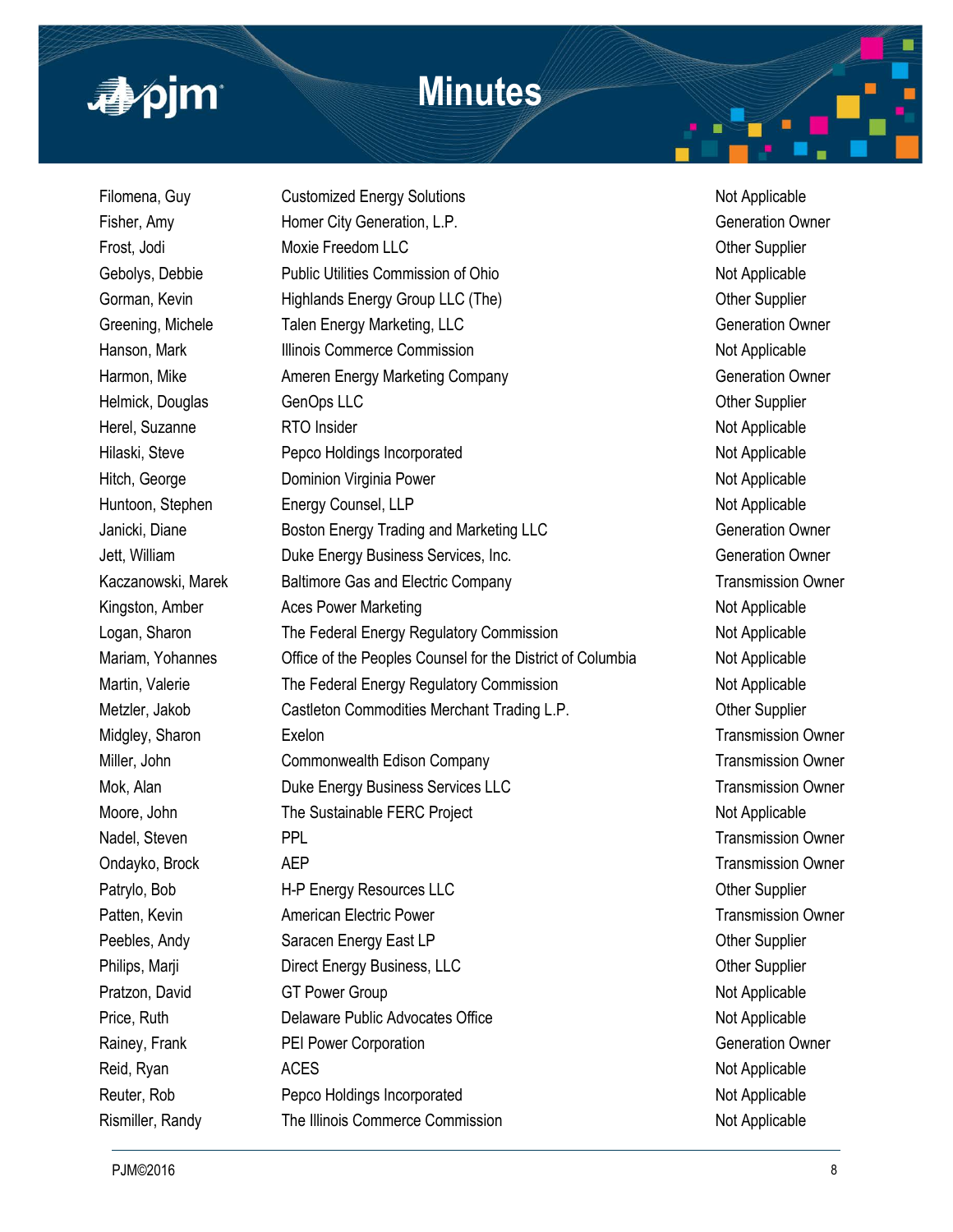

Robson, Matt **SESCO Enterprises LLC CONSERVING SUPPLIER** Other Supplier Rugh, Chris **EverPower Wind Holdings, Inc.** Chris **Confidence** Generation Owner Santarelli, Paul PPL Electric Utilities Corporation d/b/a PPL Utilities Transmission Owner Sasser, Jonathan Customized Energy Solutions Not Applicable Not Applicable Semrau, Keith **Cleveland Public Power Electric Distributor** Electric Distributor Shanker, Roy **Hydro Quebec** Not Applicable Not Applicable Sidhom, Noha **Inertia Power I, LLC Intersection Supplier** Other Supplier Sillin, John The Federal Energy Regulatory Commission Not Applicable Singer, Chad Fellon McCord **Fellon McCord Not Applicable** Not Applicable Slifer, Diane P3 Energy Not Applicable Summers, Ted **Direct Energy Business, LLC Commers, Ted Other Supplier** Thomas, Glen GT Power Group CGT From GT Power Group CGT Applicable Not Applicable Thompson, Matthew  $XO$  Energy MA, LP CHA CONSERVITY COMMENT COMPLEXITY CONSERVATION CONSERVITY Of METALLON CONSERVITY OF SUPPLIER Thomson, Heather Michigan Alternative & Renewable Energy Center Not Applicable Tibbetts, Maeve **Pierce Atwood LLP** Not Applicable Von Pinho, Frederico NextEra Energy Power Marketing, LLC Generation Owner Walker, Jennifer **Exelon Business Services Company, LLC** Transmission Owner Watson, Mark **Platts** Platts **Platts Platts** All **Platts** All **Not Applicable** Not Applicable Weber, Adam **Union Electric Company d/b/a Ameren Missouri** Cher Supplier Wilhite, Chad FirstEnergy Solutions Corporation Transmission Owner Wilmoth, Emily **Example 20 Dominion Virginia Power** Not Applicable Not Applicable Wisersky, Megan Madison Gas & Electric Company Misersky, Megan Other Supplier Wynn, Laura **Stone, Mattheis, Xenopoulos, & Brew, PC** Not Applicable Xenopoulos, Damon Stone, Mattheis, Xenopoulos, & Brew, PC Not Applicable York, Katherine Tennessee Valley Authority (The) Charles The Charles Complier

#### **In Attendance (PJM Participants):**

| Almgren, Ake     | PJM Board of Managers    | Not Applicable |
|------------------|--------------------------|----------------|
| Barrett, Francis | PJM Interconnection, LLC | Not Applicable |
| Berner, Aaron    | PJM Interconnection, LLC | Not Applicable |
| Bratspis, David  | PJM Interconnection, LLC | Not Applicable |
| Bresler, Stu     | PJM Interconnection, LLC | Not Applicable |
| Brown, Richard   | PJM Interconnection, LLC | Not Applicable |
| Bryson, Michael  | PJM Interconnection, LLC | Not Applicable |
| Budney, David    | PJM Interconnection, LLC | Not Applicable |
| Carroll, Rebecca | PJM Interconnection, LLC | Not Applicable |
| Caven, Augustine | PJM Interconnection, LLC | Not Applicable |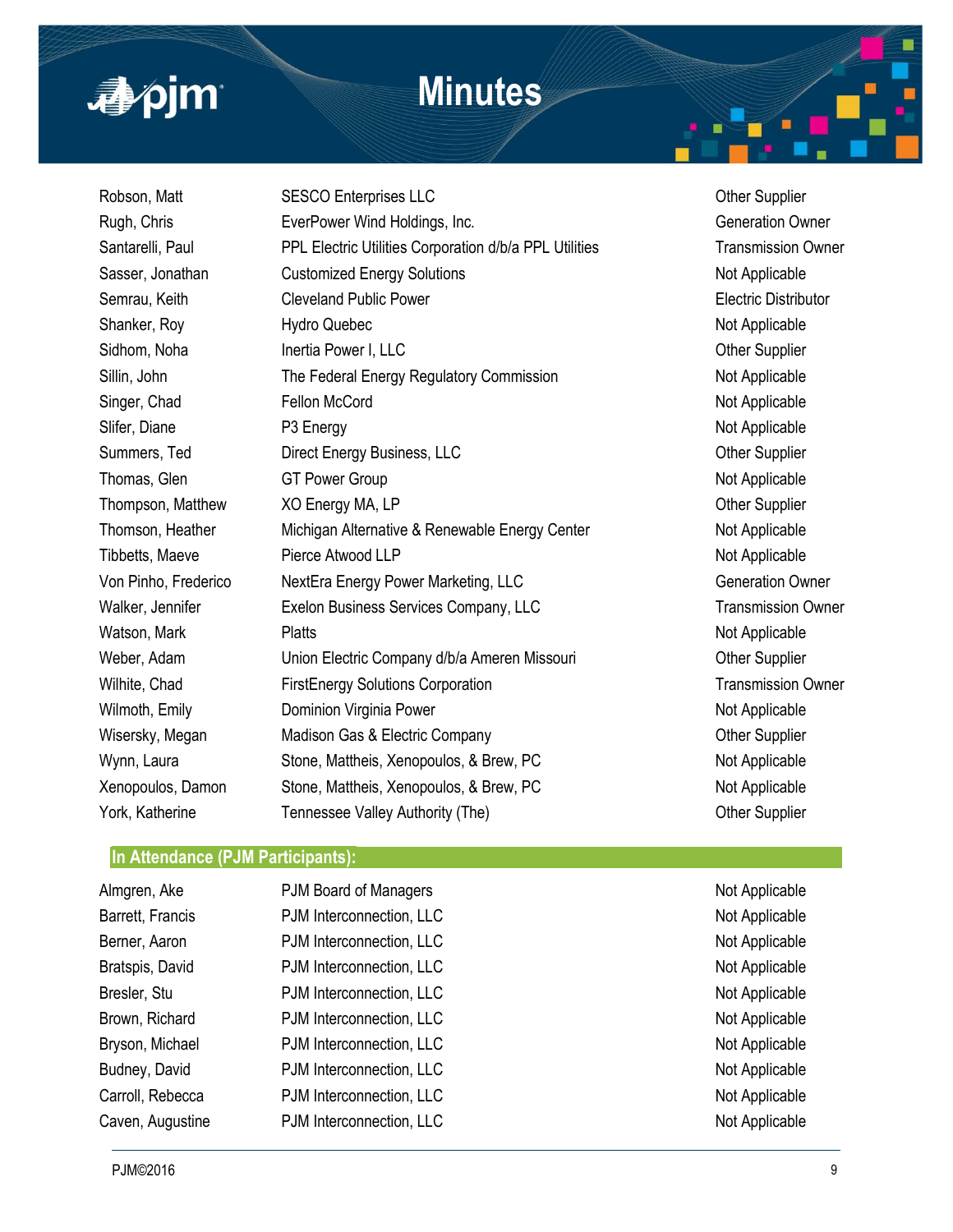

Coll, Daniel **PJM Interconnection, LLC** Not Applicable Coyne, Suzanne PJM Interconnection, LLC Not Applicable Not Applicable Cummings, Bridgid PJM Interconnection, LLC Not Applicable Not Applicable Driscoll, Mary Ellen PJM Interconnection, LLC Not Applicable Not Applicable Duane, Vince **PJM Interconnection, LLC** Not Applicable Egan, Dave **PJM Interconnection, LLC** Not Applicable Not Applicable Ennis, Brad **PJM Interconnection, LLC** Not Applicable Not Applicable Fabiano, Janell **PJM** Interconnection, LLC Not Applicable Falin, Thomas **PJM Interconnection, LLC** Not Applicable Fernandez, Ray **PJM Interconnection, LLC** Not Applicable Ford, Adrien **PJM Interconnection, LLC** Not Applicable Not Applicable Foster, Denise **PJM Interconnection, LLC** Not Applicable Foster, Neel **PJM Board of Managers** Not Applicable Glazer, Craig **PJM Interconnection, LLC** Not Applicable Hsia, Eric **Example 2018** PJM Interconnection, LLC Not Applicable Not Applicable Keech, Adam **PJM Interconnection, LLC** Not Applicable Keech, Jason **PJM Interconnection, LLC** Not Applicable Kelley, Michael **PJM Interconnection, LLC** Not Applicable Kormos, Michael J. PJM Interconnection, LLC Not Applicable Not Applicable Koza, Frank **PJM Interconnection, LLC** Not Applicable Not Applicable Langbein, Pete PJM Interconnection, LLC Not Applicable Not Applicable LaRocque, Matthew PJM Interconnection, LLC Not Applicable Not Applicable Manion, Evelyn **PJM Interconnection, LLC** Not Applicable Matthew, Lagy **PJM Interconnection, LLC** Not Applicable McGlynn, Paul PJM Interconnection, LLC Not Applicable Not Applicable McLaverty, Megan PJM Interconnection, LLC Not Applicable Not Applicable Monzon, Stephanie **Montage PJM Interconnection, LLC** Not Applicable Not Applicable Nice, Ryan **PJM Interconnection, LLC** Not Applicable Noonan, Tom **PJM Interconnection, LLC** Not Applicable Not Applicable O'Brien, Tom **PJM Interconnection, LLC** Not Applicable Not Applicable O'Neill, Jack PJM Interconnection, LLC Not Applicable Ott, Andrew L. **PJM Interconnection, LLC** Not Applicable Pacella, Christopher PJM Interconnection, LLC Not Applicable Not Applicable Phillips, Darlene **PUM Interconnection, LLC** Not Applicable Quevada, Jason **PJM Interconnection, LLC** Not Applicable Not Applicable Reynolds, John **PJM** Interconnection, LLC **Not Applicable** Not Applicable Schmitt, Jeff **PJM** Interconnection, LLC Not Applicable